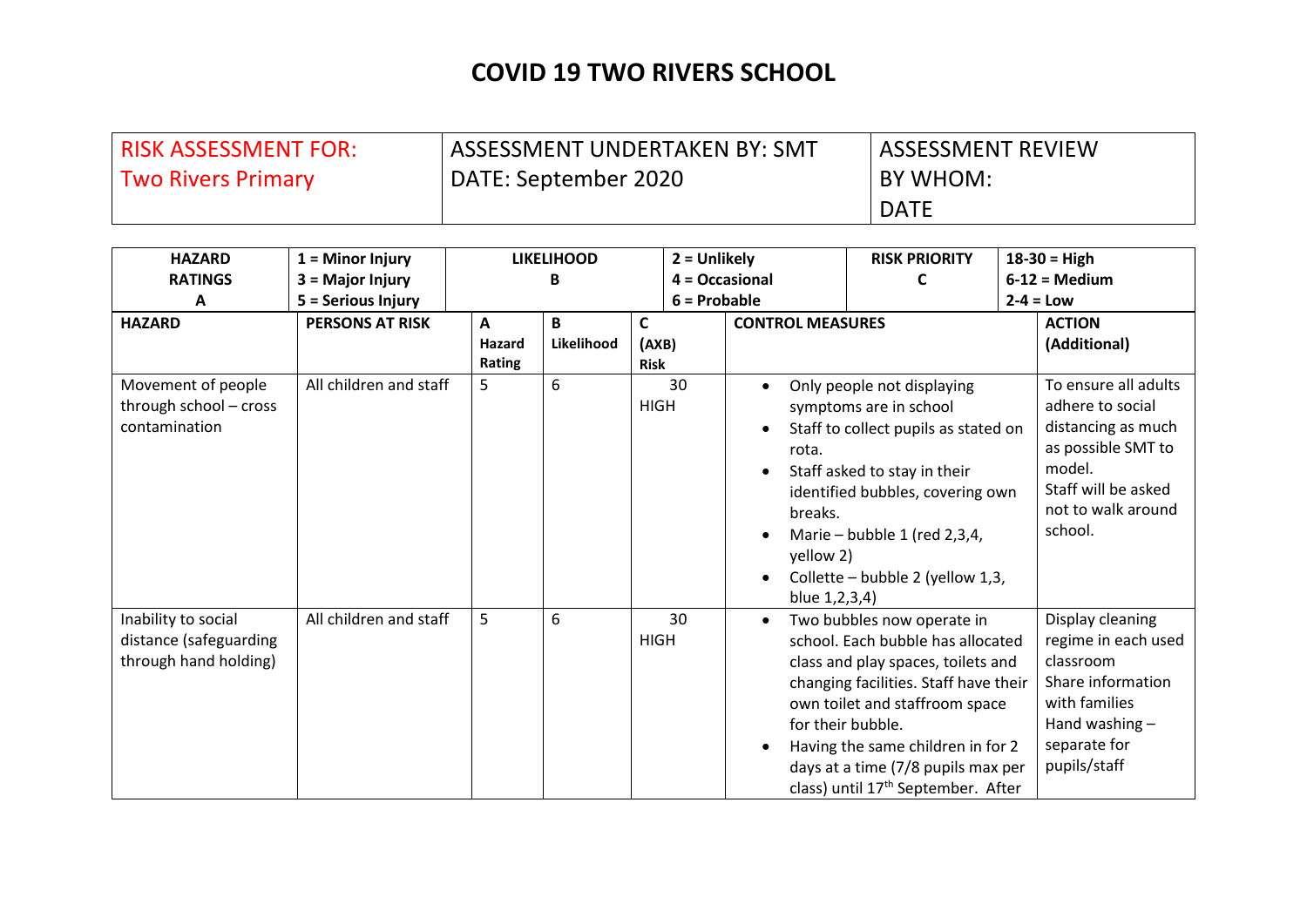| <b>HAZARD</b>        | $1 =$ Minor Injury     |                       | <b>LIKELIHOOD</b> |                           | $2 =$ Unlikely                           | <b>RISK PRIORITY</b>                                                                                                                                                                                                                                                                                                                                                                                  | $18-30 = High$                                                                                                  |  |
|----------------------|------------------------|-----------------------|-------------------|---------------------------|------------------------------------------|-------------------------------------------------------------------------------------------------------------------------------------------------------------------------------------------------------------------------------------------------------------------------------------------------------------------------------------------------------------------------------------------------------|-----------------------------------------------------------------------------------------------------------------|--|
| <b>RATINGS</b>       | 3 = Major Injury       |                       | B                 |                           | $4 = Occasional$                         | C                                                                                                                                                                                                                                                                                                                                                                                                     | $6-12 = Median$                                                                                                 |  |
| A                    | 5 = Serious Injury     |                       | $6 =$ Probable    |                           |                                          |                                                                                                                                                                                                                                                                                                                                                                                                       | $2-4 = Low$                                                                                                     |  |
| <b>HAZARD</b>        | <b>PERSONS AT RISK</b> | A<br>Hazard<br>Rating | B<br>Likelihood   | C<br>(AXB)<br><b>Risk</b> |                                          | <b>CONTROL MEASURES</b>                                                                                                                                                                                                                                                                                                                                                                               |                                                                                                                 |  |
| Mixing of population | All children and staff | $\overline{3}$        | 4                 | 12<br><b>MEDIUM</b>       | lodge.<br>room<br>classrooms.<br>school. | this date there will be up to 15<br>pupils per class.<br>Staff to clean areas of communal<br>use - rebound, therapy room,<br>Keeping the same staff in the<br>Lunches to be eaten in<br>Pupils/staff continue to follow<br>hand washing regimes.<br>Staggered entry of pupils into                                                                                                                    | Use of soap<br>dispenses.<br>Anti-bacterial<br>wiping of corridors<br>Gates identified for<br>each family group |  |
|                      |                        |                       |                   |                           | 3.15pm<br>gate.                          | Buses - 9am and 3pm<br>Walking pupils 9.15pm and<br>Pupils and staff to use designated<br>spaces for work/play.<br>Pupils and staff to use only<br>designated spaces for toileting.<br>One member of each class<br>identified as a 'runner' for first aid<br>equipment, lunches and other<br>class needs, + collecting from<br>Shared spaces are timetabled and<br>staff are required to clean spaces | to enter school.<br>Gate $1 -$ Yellow $1/3$<br>and Blue 1,2,3,4<br>Gate 2 - Red 2,3,4<br>and Yellow 2           |  |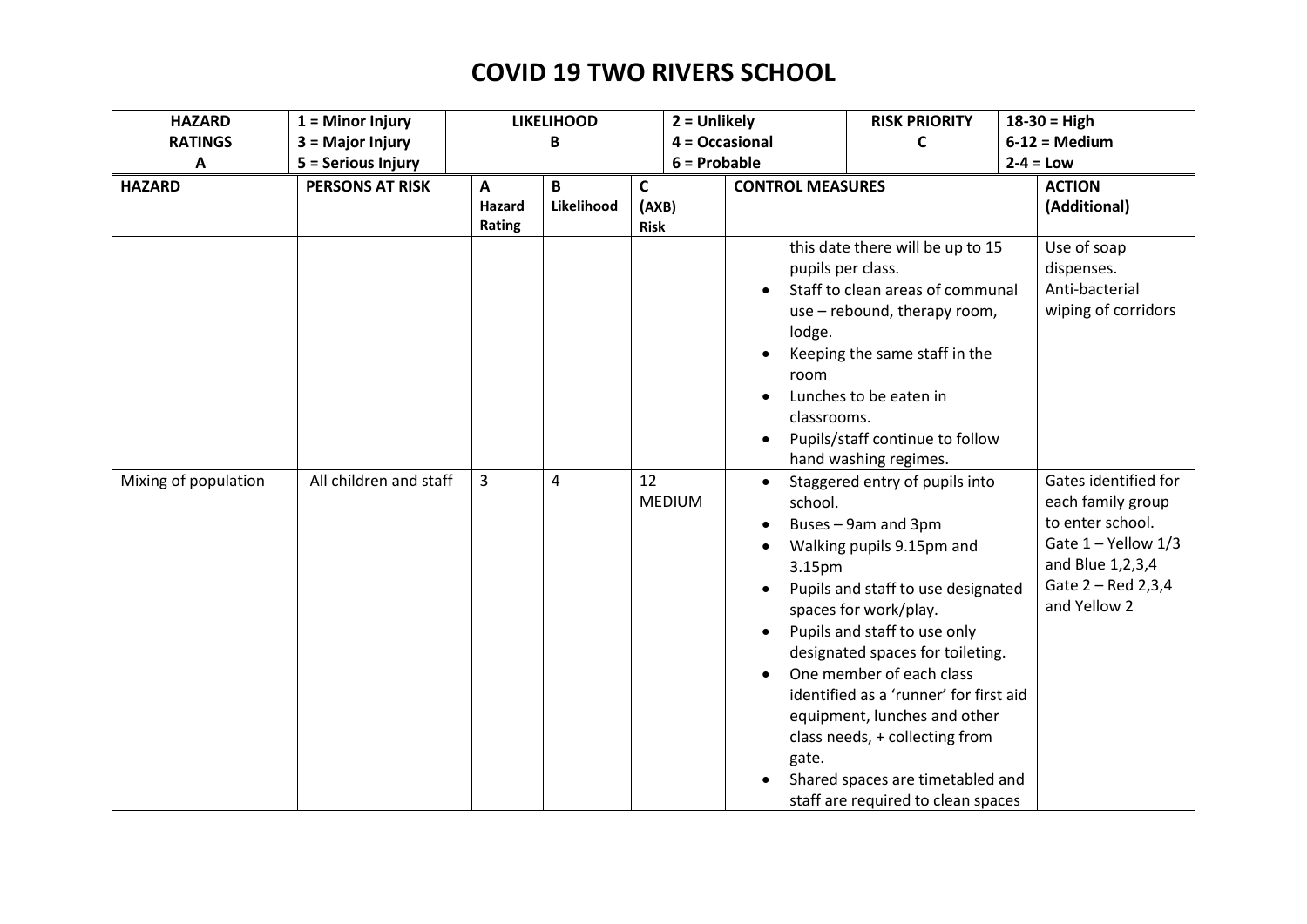| <b>HAZARD</b>                                                                                 | $1 =$ Minor Injury     |                              | <b>LIKELIHOOD</b> | $2 =$ Unlikely                       |                           | <b>RISK PRIORITY</b>                                                                                                                                                                                                                                                          |  | $18-30 = High$                                                                                                                                                             |
|-----------------------------------------------------------------------------------------------|------------------------|------------------------------|-------------------|--------------------------------------|---------------------------|-------------------------------------------------------------------------------------------------------------------------------------------------------------------------------------------------------------------------------------------------------------------------------|--|----------------------------------------------------------------------------------------------------------------------------------------------------------------------------|
| <b>RATINGS</b>                                                                                | 3 = Major Injury       |                              | B                 |                                      | $4 = Occasional$          | C                                                                                                                                                                                                                                                                             |  | $6-12$ = Medium                                                                                                                                                            |
| A                                                                                             | 5 = Serious Injury     |                              |                   |                                      | $6 =$ Probable            |                                                                                                                                                                                                                                                                               |  | $2-4 = Low$                                                                                                                                                                |
| <b>HAZARD</b>                                                                                 | <b>PERSONS AT RISK</b> | A<br><b>Hazard</b><br>Rating | B<br>Likelihood   | $\mathsf{C}$<br>(AXB)<br><b>Risk</b> | <b>CONTROL MEASURES</b>   |                                                                                                                                                                                                                                                                               |  | <b>ACTION</b><br>(Additional)                                                                                                                                              |
|                                                                                               |                        |                              |                   |                                      | products.<br>immediately. | at the end of each day $-$ using<br>their own classroom cleaning<br>Cleaning materials are NOT to be<br>left in shared spaces.<br>Body fluid must be cleaned away                                                                                                             |  |                                                                                                                                                                            |
| Sharing equipment                                                                             | All children and staff | $\overline{3}$               | 4                 | 12<br><b>MEDIUM</b>                  | $\bullet$<br>day.         | Pupils to be allocated a set of<br>pencils and essentials to complete<br>tasks. These are not to be shared.<br>Staff will monitor and clean down<br>equipment at the end of each<br>Staff to ensure all copying and<br>printing is collected by the<br>'runner' in your room. |  | Photocopier to be<br>wiped between<br>uses - last user to<br>wipe down.<br>Only wipe able<br>equipment/toys to<br>be used. Robust<br>cleaning of<br>equipment each<br>day. |
| Personal care including<br>injury<br>Personal information to<br>be accessible in each<br>room | All children and staff | 5                            | 4                 | 20<br><b>HIGH</b>                    | $\bullet$<br>pupils.      | Staff to use first aid boxes in<br>located areas - first aid person to<br>be identified within each working<br>team. One member of staff<br>(runner) to seek support from<br>SMT/nurse where needed.<br>Staff to wear PPE to change                                           |  | SMT to be allocated<br>a phase to support.<br>SIF's/care plans to<br>be printed for each<br>room                                                                           |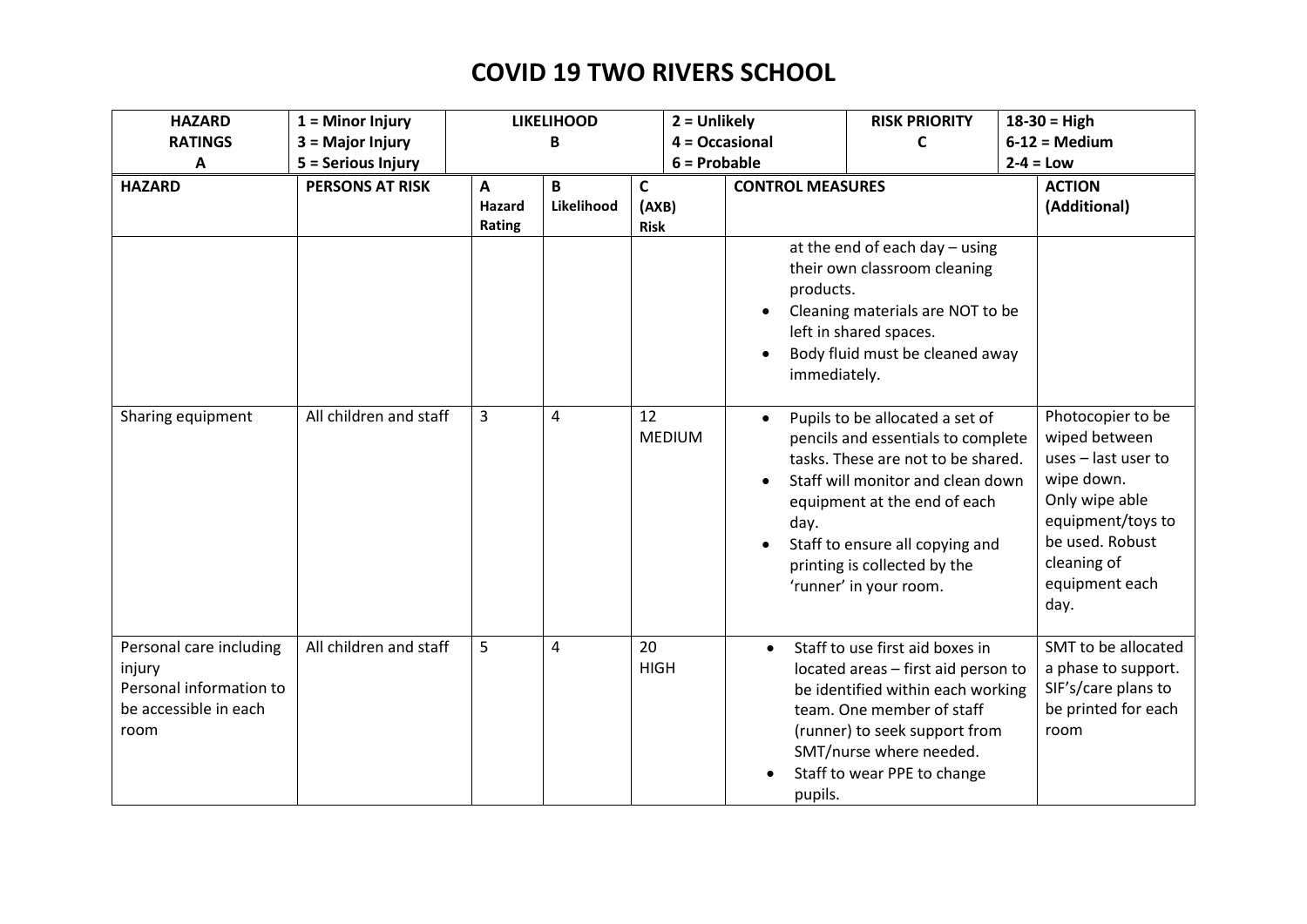| <b>HAZARD</b>                           | $1 =$ Minor Injury     |                                  | <b>LIKELIHOOD</b> |                           | $2 =$ Unlikely                                                     | <b>RISK PRIORITY</b>                                                                                                                                                                                                                                                                                                                                  | $18-30 = High$                                                                                                                                                                                                                  |
|-----------------------------------------|------------------------|----------------------------------|-------------------|---------------------------|--------------------------------------------------------------------|-------------------------------------------------------------------------------------------------------------------------------------------------------------------------------------------------------------------------------------------------------------------------------------------------------------------------------------------------------|---------------------------------------------------------------------------------------------------------------------------------------------------------------------------------------------------------------------------------|
| <b>RATINGS</b>                          | 3 = Major Injury       |                                  | B                 |                           | 4 = Occasional                                                     | C                                                                                                                                                                                                                                                                                                                                                     | $6-12$ = Medium                                                                                                                                                                                                                 |
| A                                       | 5 = Serious Injury     |                                  |                   |                           | $6 =$ Probable                                                     |                                                                                                                                                                                                                                                                                                                                                       | $2-4 = Low$                                                                                                                                                                                                                     |
| <b>HAZARD</b>                           | <b>PERSONS AT RISK</b> | $\mathbf{A}$<br>Hazard<br>Rating | B<br>Likelihood   | C<br>(AXB)<br><b>Risk</b> | <b>CONTROL MEASURES</b>                                            |                                                                                                                                                                                                                                                                                                                                                       | <b>ACTION</b><br>(Additional)                                                                                                                                                                                                   |
|                                         |                        |                                  |                   |                           | $\bullet$                                                          | Medical supplies to be<br>distributed to each class.                                                                                                                                                                                                                                                                                                  |                                                                                                                                                                                                                                 |
| Personal care -<br>changing and feeding | All children and staff | 5                                | 4                 | 20<br><b>HIGH</b>         | $\bullet$<br>personal care.<br>$\bullet$<br>$\bullet$<br>$\bullet$ | Follow Gov guidance which<br>currently states PPE to be<br>available and worn for all<br>Depending on need staff to be<br>allocated to support with<br>personal care each day.<br>Normal guidance to be followed<br>regarding cleaning down and<br>washing hands.<br>To encourage pupils to be as<br>independent as possible.                         | Feeding mats to be<br>shared in classes.<br>Staff to follow<br>personal care<br>regimes.                                                                                                                                        |
| <b>Illness</b>                          | All children and staff | 3                                | 4                 | 12<br><b>MEDIUM</b>       | school bus.<br>guidance.                                           | All illness to be reported<br>immediately to SMT - pupils must<br>be removed to 'safe<br>zone'(reception) with their<br>belongings ready for transport<br>home. This maybe SMT to<br>transport pupils home using<br>Staff to alert SMT. SMT to report<br>this in-line with Staffordshire<br>All areas to be cleaned down if<br>sickness has occurred. | If any<br>child/member of<br>staff displays<br>systems of COVID<br>SMT to be alerted<br>and senior leaders<br>to respond<br>accordingly<br>following Gov<br>guidance.<br>See attached.<br>Allocated weekly<br>driver for school |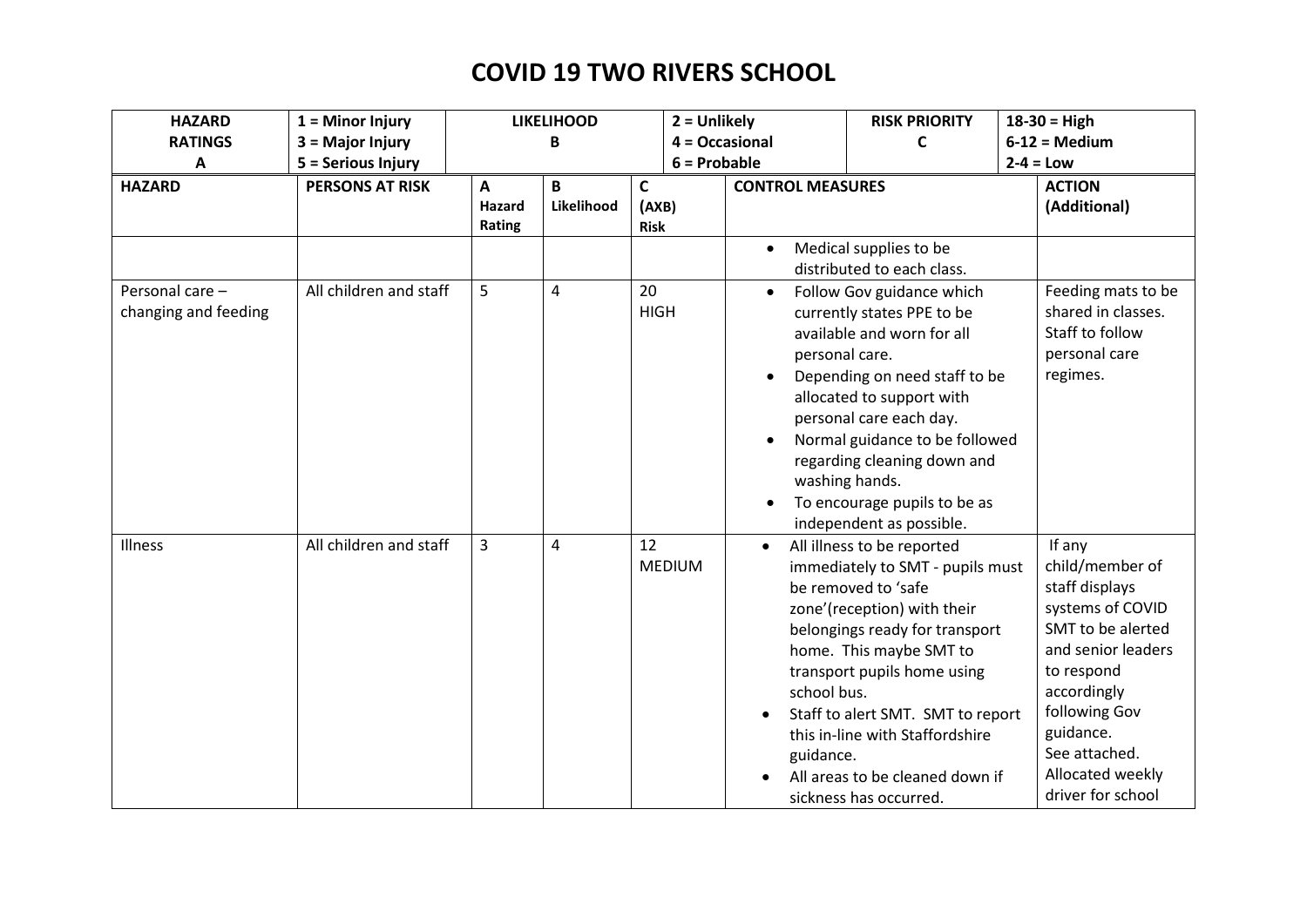| <b>HAZARD</b>          | $1 =$ Minor Injury     |              | <b>LIKELIHOOD</b> | $2 =$ Unlikely |                         | <b>RISK PRIORITY</b>                 | $18-30 = High$                        |
|------------------------|------------------------|--------------|-------------------|----------------|-------------------------|--------------------------------------|---------------------------------------|
| <b>RATINGS</b>         | 3 = Major Injury       |              | B                 |                | 4 = Occasional          | C                                    | $6-12$ = Medium                       |
| A                      | 5 = Serious Injury     |              |                   | $6 =$ Probable |                         |                                      | $2-4 = Low$                           |
| <b>HAZARD</b>          | <b>PERSONS AT RISK</b> | $\mathbf{A}$ | B                 | $\mathsf{C}$   | <b>CONTROL MEASURES</b> |                                      | <b>ACTION</b>                         |
|                        |                        | Hazard       | Likelihood        | (AXB)          |                         |                                      | (Additional)                          |
|                        |                        | Rating       |                   | <b>Risk</b>    |                         |                                      |                                       |
|                        |                        |              |                   |                | $\bullet$               | Plastic chairs to be placed in       | bus to transport                      |
|                        |                        |              |                   |                | entrance hall.          |                                      | pupils home.                          |
|                        |                        |              |                   |                |                         | PPE to be sited in office for use.   |                                       |
| Use of communal areas  | All children and staff | 5            | 4                 | 20             | $\bullet$               | Staff to be signposted to            | Bubble $1-$                           |
| - staffroom            |                        |              |                   | <b>HIGH</b>    |                         | designated staff space. Staff to     | Staffroom                             |
|                        |                        |              |                   |                |                         | use one drinking vessel through      | Bubble 2 - Zoom                       |
|                        |                        |              |                   |                | the day.                |                                      | Room                                  |
|                        |                        |              |                   |                |                         | Staff to be responsible for          |                                       |
|                        |                        |              |                   |                |                         | cleaning own equipment.              |                                       |
| Medication             | All children and staff | 3            | $\overline{2}$    | 6              | $\bullet$               | Gina to administer meds at the       | SMT to administer                     |
|                        |                        |              |                   | <b>MEDIUM</b>  |                         | door of the space where pupils       | medication as usual                   |
|                        |                        |              |                   |                |                         | are located. 'Runner' staff to alert | protocol                              |
|                        |                        |              |                   |                |                         | SMT to any concerns.                 |                                       |
|                        |                        |              |                   |                |                         | Syringes will be cleaned under the   |                                       |
|                        |                        |              |                   |                |                         | direction of the school nurse.       |                                       |
| Entry and exit to/from | All children and staff | 3            | 4                 | 12             | $\bullet$               | SMT will supervise the entry         | Staggered                             |
| school                 |                        |              |                   | <b>MEDIUM</b>  |                         | (Collette - gate 1, Marie -          | entry/exit time TBC                   |
|                        |                        |              |                   |                | Reception)              |                                      | Staff to enter                        |
|                        |                        |              |                   |                |                         | SMT will monitor gate entrance       | through main are -                    |
|                        |                        |              |                   |                |                         | and lock at 9.40am.                  | signing in.                           |
|                        |                        |              |                   |                |                         | TA's will be allocated bus runs to   | Staff to only use<br>allocated spaces |
|                        |                        |              |                   |                |                         | collects pupils am and return        | when signed in.                       |
|                        |                        |              |                   |                | them pm.                |                                      |                                       |
|                        |                        |              |                   |                |                         | Teachers to take registers in class  |                                       |
|                        |                        |              |                   |                |                         | - register closes at 9.40am.         |                                       |
|                        |                        |              |                   |                |                         | Runners in classes must alert        |                                       |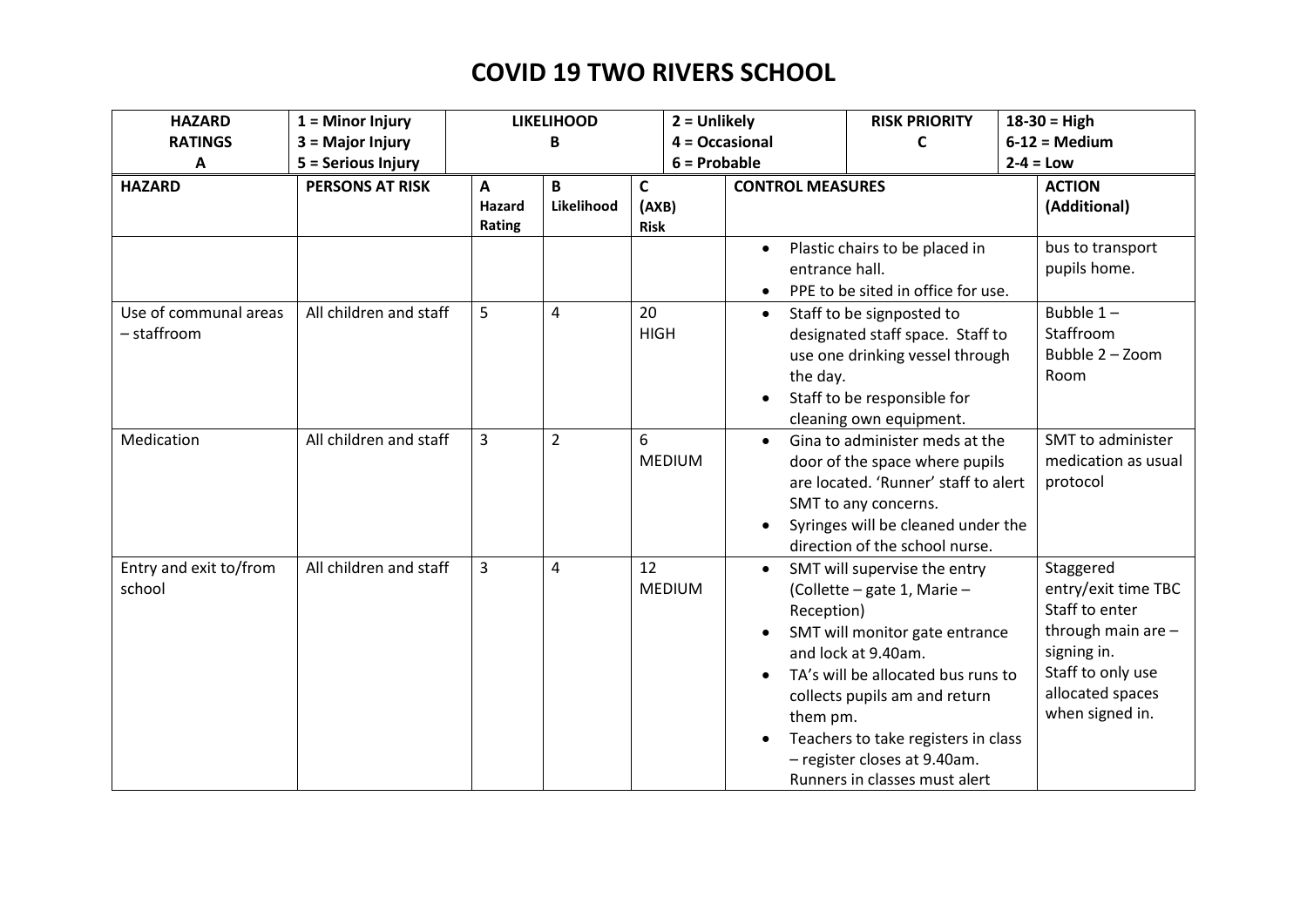| <b>HAZARD</b>       | $1 =$ Minor Injury     | <b>LIKELIHOOD</b><br>$2 =$ Unlikely |                       |                           |               | <b>RISK PRIORITY</b>                   | $18-30 = High$                                                                                                                                                                                                                                                                                                                                                                   |                                                                                                      |
|---------------------|------------------------|-------------------------------------|-----------------------|---------------------------|---------------|----------------------------------------|----------------------------------------------------------------------------------------------------------------------------------------------------------------------------------------------------------------------------------------------------------------------------------------------------------------------------------------------------------------------------------|------------------------------------------------------------------------------------------------------|
| <b>RATINGS</b>      | 3 = Major Injury       |                                     | $4 = Occasional$<br>B |                           |               |                                        | C                                                                                                                                                                                                                                                                                                                                                                                | $6-12$ = Medium                                                                                      |
| А                   | 5 = Serious Injury     | $6 =$ Probable                      |                       |                           |               |                                        | $2-4 = Low$                                                                                                                                                                                                                                                                                                                                                                      |                                                                                                      |
| <b>HAZARD</b>       | <b>PERSONS AT RISK</b> | A<br>Hazard<br>Rating               | B<br>Likelihood       | C<br>(AXB)<br><b>Risk</b> |               | <b>CONTROL MEASURES</b>                |                                                                                                                                                                                                                                                                                                                                                                                  | <b>ACTION</b><br>(Additional)                                                                        |
|                     |                        |                                     |                       |                           |               | support.                               | office staff to any concerns<br>regarding attendance.<br>REGISTERS to be taken mornings<br>and after lunch.<br>Teachers to remain with walking<br>pupils. SMT to be alerted if<br>additional staff are required to                                                                                                                                                               |                                                                                                      |
| Fire - risk of fire | All children and staff | 5                                   | $\overline{2}$        | 10                        | <b>MEDIUM</b> |                                        | All staff need to ensure they are<br>familiar with the COVID fire<br>procedures for each class.<br>SMT will sweep as usual.<br>One drill this half term.                                                                                                                                                                                                                         | Posters to be<br>displayed in all<br>classrooms - COVID<br>fire procedures                           |
| Activities          | All children and staff | 3                                   | 4                     | 12                        | <b>MEDIUM</b> | $\bullet$<br>instructed.<br>September. | Pupils will be given a set of<br>equipment to use.<br>Shared toys will be sanitised in<br>the same manner as previously<br>Activities that may present as<br>cross contamination must be<br>agreed by SMT - sand, playdough,<br>messy play, cooking etc. Teachers<br>to assess risk and seek support<br>where needed.<br>Curriculum activities will<br>commence for the start of | Staff responsible for<br>the daily/weekly<br>resource washing -<br>only use what<br>willing to clean |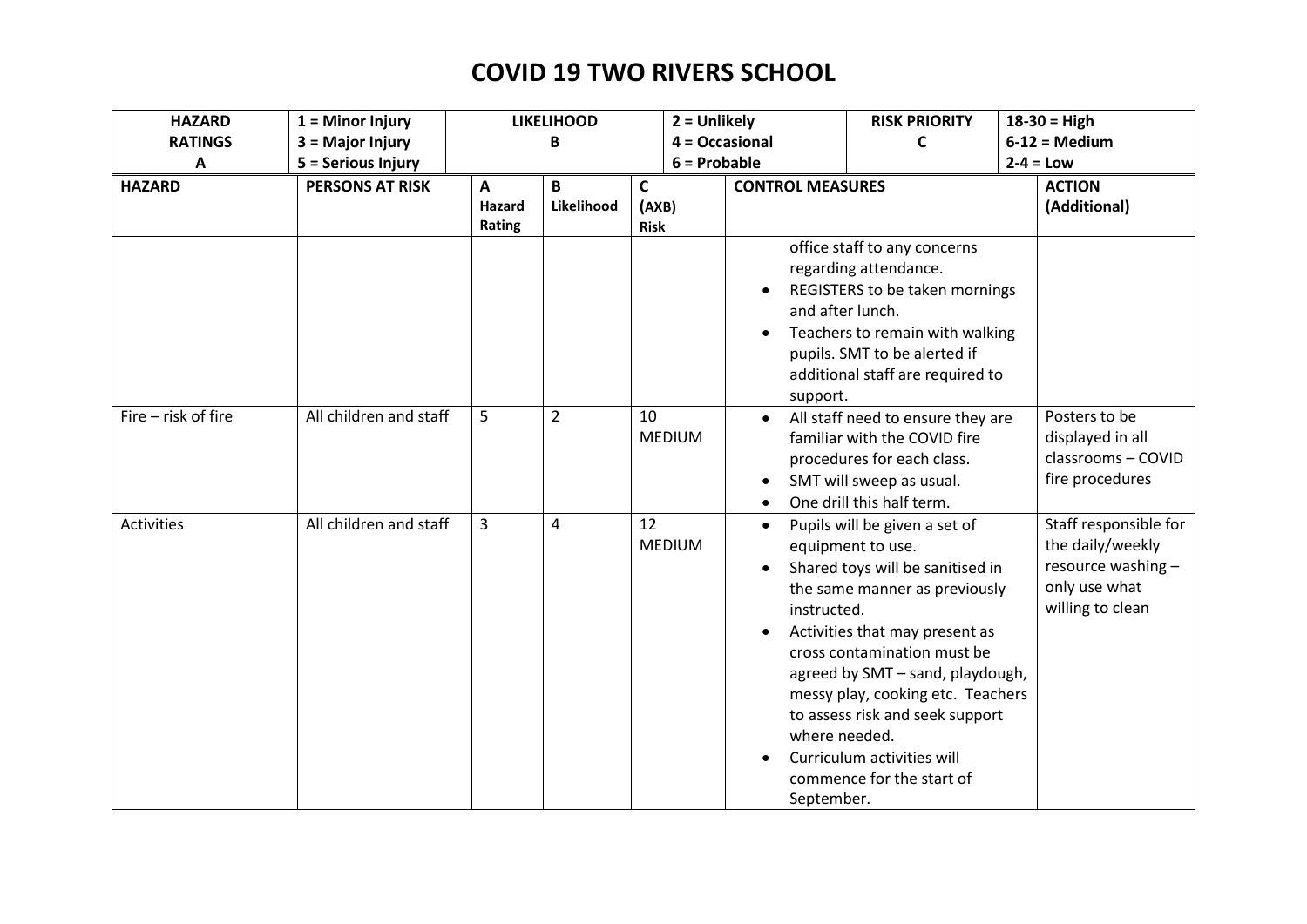| <b>HAZARD</b>                | $1 =$ Minor Injury     |                       | <b>LIKELIHOOD</b> | $2 =$ Unlikely            |                                     | <b>RISK PRIORITY</b>                                                                                                                                                                                                                                                                          | $18-30 = High$                                                                                                                                                                                                                                                                 |
|------------------------------|------------------------|-----------------------|-------------------|---------------------------|-------------------------------------|-----------------------------------------------------------------------------------------------------------------------------------------------------------------------------------------------------------------------------------------------------------------------------------------------|--------------------------------------------------------------------------------------------------------------------------------------------------------------------------------------------------------------------------------------------------------------------------------|
| <b>RATINGS</b>               | 3 = Major Injury       |                       | В                 |                           | 4 = Occasional                      | C                                                                                                                                                                                                                                                                                             | $6-12 = Median$                                                                                                                                                                                                                                                                |
| Α                            | 5 = Serious Injury     |                       |                   | $6 =$ Probable            |                                     |                                                                                                                                                                                                                                                                                               | $2-4 = Low$                                                                                                                                                                                                                                                                    |
| <b>HAZARD</b>                | <b>PERSONS AT RISK</b> | A<br>Hazard<br>Rating | B<br>Likelihood   | C<br>(AXB)<br><b>Risk</b> | <b>CONTROL MEASURES</b>             |                                                                                                                                                                                                                                                                                               | <b>ACTION</b><br>(Additional)                                                                                                                                                                                                                                                  |
| Rebound Room                 | All children and staff | 3                     | $\overline{4}$    | 12<br><b>MEDIUM</b>       | $\bullet$                           | Staff to ensure only rebound staff<br>coordinated this therapy.<br>Risk assessment for use of this<br>room to be adhered to.<br>Staff to clean down at the end of<br>each day. Phases to agree<br>timetables for this.<br>Pupils to handwash before and<br>after use of this facility.        | To staff to access<br>cleaning materials.<br>Pupils to handwash<br>before and then<br>return to allocated<br>bubble to<br>handwash again.                                                                                                                                      |
| Challenging behaviour        | All children and staff | 5                     | 4                 | 20<br><b>HIGH</b>         | $\bullet$<br>assessed.<br>Collette. | Challenging behaviour must<br>reflect de-escalation.<br>'Runner' to collect SMT to help<br>manage if needed.<br>Staff must alert SMT to difficulties<br>so that these can be further risk<br>Physical intervention only to be<br>used where the child has a<br>vulnerability assessment - see | Pupils identified<br>with IBSP - staff<br>should be aware of<br>these and<br>understand<br>procedure during<br>this current time<br>Identify calm spaces<br>for children<br>displaying distress -<br>this cannot be<br>office spaces -<br>supervised outdoor<br>space or hall. |
| Animals and forest<br>school | All children and staff | $\overline{3}$        | $\overline{2}$    | 6<br><b>MEDIUM</b>        | use.                                | These areas are timetabled for                                                                                                                                                                                                                                                                | Timetable for use.                                                                                                                                                                                                                                                             |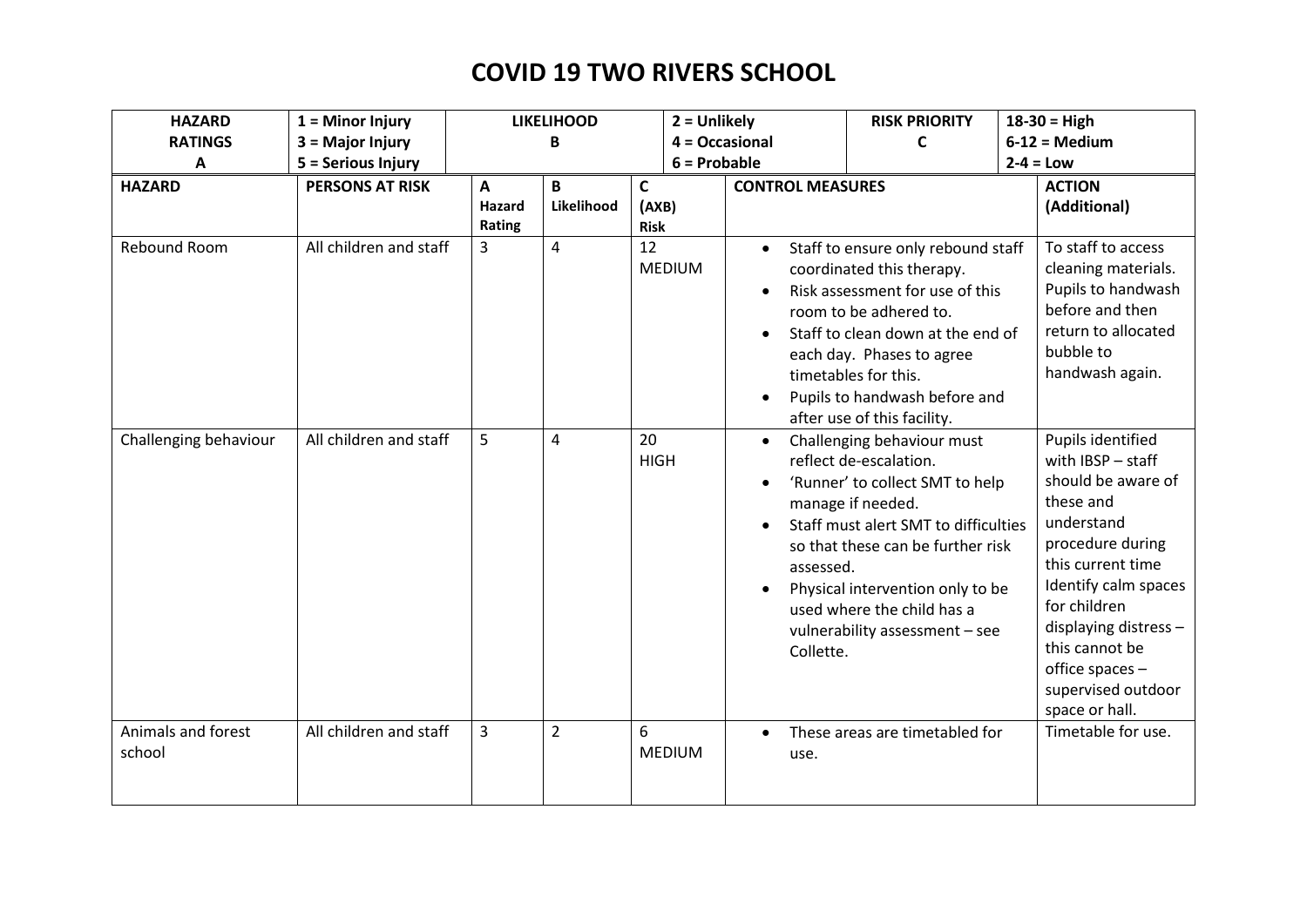| <b>HAZARD</b>         | $1 =$ Minor Injury     |                | <b>LIKELIHOOD</b><br>$2 =$ Unlikely |                     |                         | <b>RISK PRIORITY</b>                                   | $18-30 = High$                             |
|-----------------------|------------------------|----------------|-------------------------------------|---------------------|-------------------------|--------------------------------------------------------|--------------------------------------------|
| <b>RATINGS</b>        | 3 = Major Injury       |                | В                                   |                     | $4 = Occasional$        | $\mathsf{C}$                                           | $6-12 = Median$                            |
| A                     | 5 = Serious Injury     |                |                                     | $6 =$ Probable      |                         |                                                        | $2-4 = Low$                                |
| <b>HAZARD</b>         | <b>PERSONS AT RISK</b> | $\mathbf{A}$   | B                                   | $\mathsf{C}$        | <b>CONTROL MEASURES</b> | <b>ACTION</b>                                          |                                            |
|                       |                        | Hazard         | Likelihood                          | (AXB)               |                         | (Additional)                                           |                                            |
|                       |                        | Rating         |                                     | <b>Risk</b>         |                         |                                                        |                                            |
|                       |                        |                |                                     |                     |                         | Forest school activities may be                        |                                            |
|                       |                        |                |                                     |                     |                         | undertaken after discussing these                      |                                            |
|                       |                        |                |                                     |                     | with SMT.               |                                                        |                                            |
|                       |                        |                |                                     |                     |                         | Classes will be given an allocated                     |                                            |
|                       |                        |                |                                     |                     | slot for use.           |                                                        |                                            |
| <b>Visitors</b>       | All children and staff | 3              | 4                                   | 12<br><b>MEDIUM</b> | $\bullet$               | John/Carlense and Fiona to use                         | John/Carlense is                           |
|                       |                        |                |                                     |                     |                         | the lodge for therapy - clean                          | collect pupils from<br>each class - pupils |
|                       |                        |                |                                     |                     |                         | down after each pupil/group has<br>been in this space. | to be handed over                          |
|                       |                        |                |                                     |                     |                         | Megan (Tuesdays) to use the                            | at the door.                               |
|                       |                        |                |                                     |                     |                         | Rainbow room for OT.                                   | Staff to deliver                           |
|                       |                        |                |                                     |                     |                         |                                                        | pupils to Fiona for                        |
|                       |                        |                |                                     |                     |                         |                                                        | intervention and                           |
|                       |                        |                |                                     |                     |                         |                                                        | therapy.                                   |
| Use of communal areas | All staff              | $\overline{3}$ | $\overline{4}$                      | 12                  | $\bullet$               | Staff allocated bubble staff areas.                    | Staffroom - Red                            |
| - staffroom           |                        |                |                                     | <b>MEDIUM</b>       |                         |                                                        | 2,3,4, Yellow 2 and                        |
|                       |                        |                |                                     |                     |                         |                                                        | Office Staff                               |
|                       |                        |                |                                     |                     |                         |                                                        | Zoom Room-                                 |
|                       |                        |                |                                     |                     |                         |                                                        | Yellow 1/3 and Blue                        |
|                       |                        |                |                                     |                     |                         |                                                        | 1, 2, 3, 4                                 |
| <b>Trips</b>          | All children and staff | $\mathbf{1}$   | $\overline{2}$                      | $\overline{2}$      | $\bullet$               | Forms to be completed at least                         | SMT to discuss and                         |
|                       |                        |                |                                     | LOW                 |                         | two weeks prior to visit. Staff                        | consider risk in light                     |
|                       |                        |                |                                     |                     |                         | must include venue risks                               | of COVID.                                  |
|                       |                        |                |                                     |                     | assessments.            |                                                        |                                            |
|                       |                        |                |                                     |                     |                         | Forms to be discussed by SMT.                          |                                            |
|                       |                        |                |                                     |                     |                         | If agreed staff must then                              |                                            |
|                       |                        |                |                                     |                     |                         | complete the Evolve forms.                             |                                            |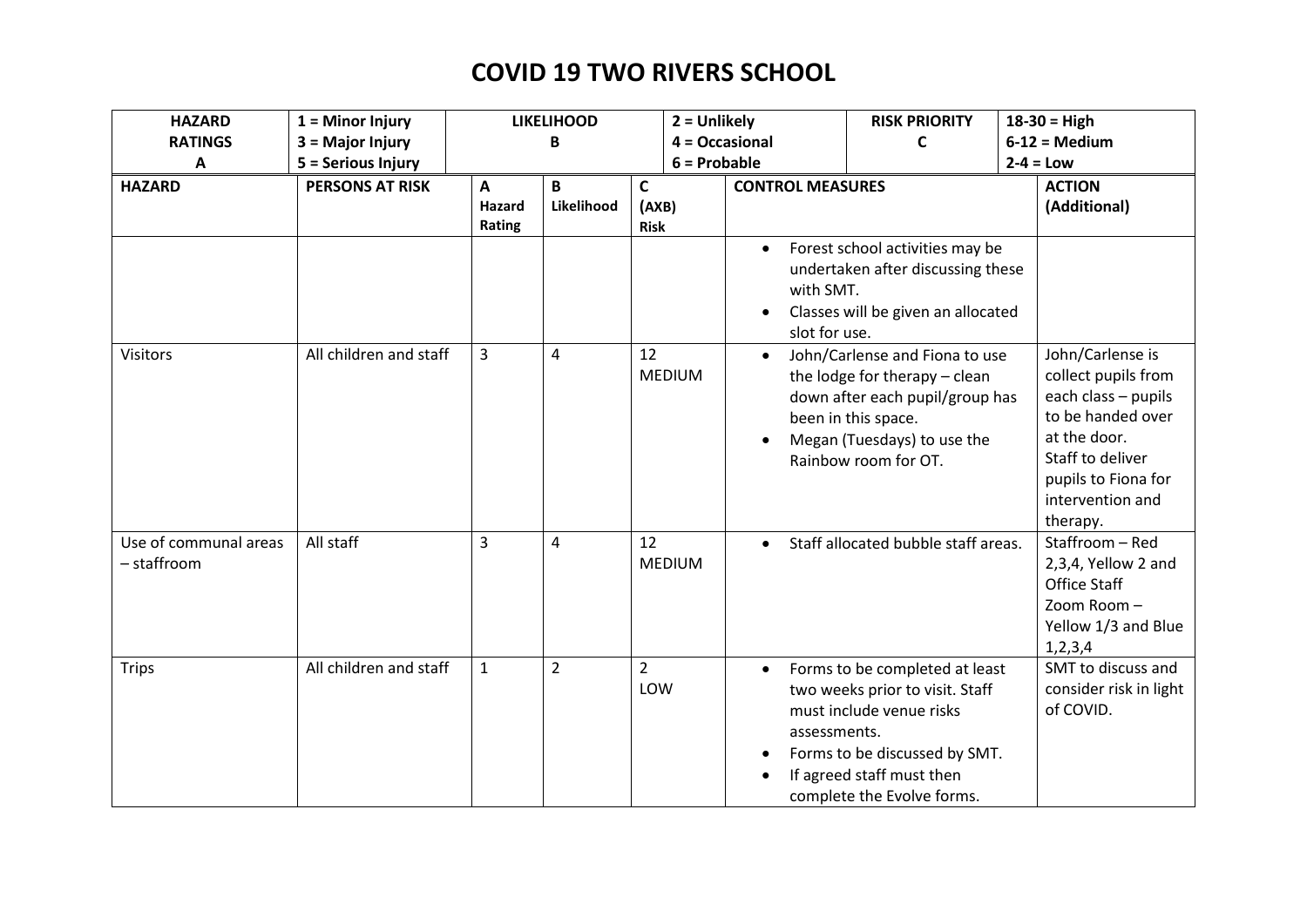| <b>HAZARD</b><br><b>RATINGS</b>                | $1 =$ Minor Injury<br>3 = Major Injury |                                  | <b>LIKELIHOOD</b><br>В | $2 =$ Unlikely                       | 4 = Occasional                     | <b>RISK PRIORITY</b><br>C                                                                                                                                                                                                      | $18-30 = High$<br>$6-12 = Median$                                                                                                                                                                 |
|------------------------------------------------|----------------------------------------|----------------------------------|------------------------|--------------------------------------|------------------------------------|--------------------------------------------------------------------------------------------------------------------------------------------------------------------------------------------------------------------------------|---------------------------------------------------------------------------------------------------------------------------------------------------------------------------------------------------|
| A                                              | 5 = Serious Injury                     |                                  |                        | $6 =$ Probable                       |                                    |                                                                                                                                                                                                                                | $2-4 = Low$                                                                                                                                                                                       |
| <b>HAZARD</b>                                  | <b>PERSONS AT RISK</b>                 | $\mathbf{A}$<br>Hazard<br>Rating | B<br>Likelihood        | $\mathsf{C}$<br>(AXB)<br><b>Risk</b> | <b>CONTROL MEASURES</b>            |                                                                                                                                                                                                                                | <b>ACTION</b><br>(Additional)                                                                                                                                                                     |
| Contingency plan in<br>case of future closure. | All children and staff                 | $\mathbf{1}$                     | $\overline{2}$         | $\overline{2}$<br>LOW                | $\bullet$<br>SMT.                  | Staff working from home will<br>continue to provide 'virtual'<br>schooling under the direction of                                                                                                                              | Laura and Alison to<br>meet weekly for<br>feedback.<br>Any safeguarding<br>concerns must be<br>report immediately.                                                                                |
| Supporting families and<br>safeguarding        | All children and<br>families           | $\overline{3}$                   | 4                      | 12<br><b>MEDIUM</b>                  | $\bullet$<br>$\bullet$<br>support. | School will continue to support<br>families and conduct safe and<br>well doorstep visits.<br>Staff must inform DSL of any<br>concerns as they arise.<br>Sue Forest to continue supporting<br>identified families via telephone | Staff working at<br>home to continue<br>to call parents-safe<br>and well checks.<br>Sue to alert DSL of<br>safeguarding<br>concerns and to<br>share information<br>regarding calls to<br>parents. |
| Assembly                                       | All children and staff                 | $\mathbf{1}$                     | $\overline{2}$         | $\overline{2}$<br>LOW                | $\bullet$                          | Until further notice no assemblies<br>or group gathering will take place.<br>Teachers are required to conduct<br>assemblies within their phases -<br>timetable on server.                                                      |                                                                                                                                                                                                   |
| Absence of pupils                              | All children and staff                 | 5                                | 4                      | 20<br><b>HIGH</b>                    | $\bullet$                          | This will continue to be monitored<br>daily by SMT and safeguarding.                                                                                                                                                           | Office staff to<br>follow up non-                                                                                                                                                                 |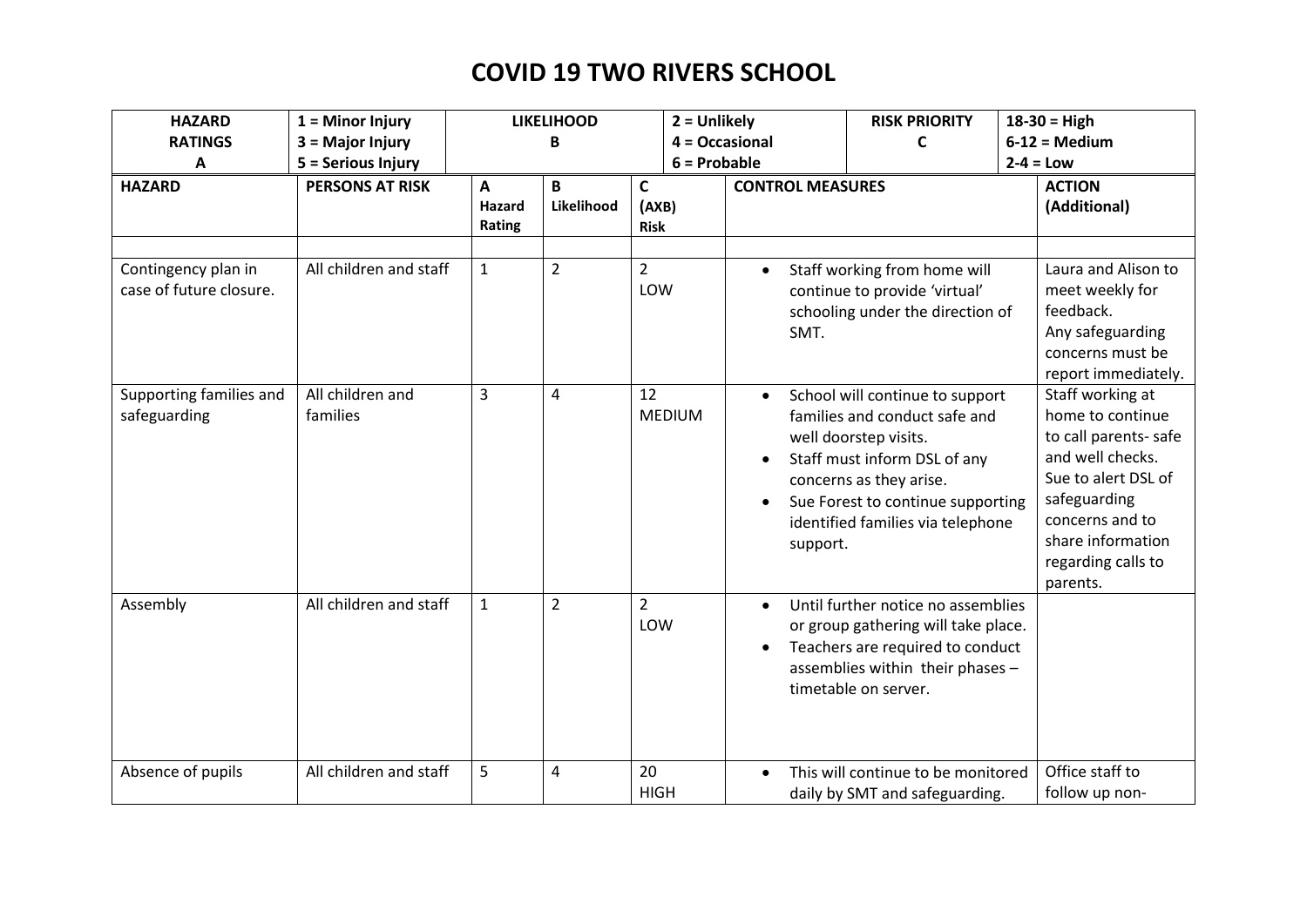| <b>HAZARD</b>                                                               | $1 =$ Minor Injury     |                       | <b>LIKELIHOOD</b> |                           | $2 =$ Unlikely               | <b>RISK PRIORITY</b>                                                                                                                                                                                                                                                                                                                                                      | $18-30 = High$                                                                                                                                                    |
|-----------------------------------------------------------------------------|------------------------|-----------------------|-------------------|---------------------------|------------------------------|---------------------------------------------------------------------------------------------------------------------------------------------------------------------------------------------------------------------------------------------------------------------------------------------------------------------------------------------------------------------------|-------------------------------------------------------------------------------------------------------------------------------------------------------------------|
| <b>RATINGS</b>                                                              | 3 = Major Injury       |                       | В                 |                           | $4 = Occasional$             | C                                                                                                                                                                                                                                                                                                                                                                         | $6-12 = Median$                                                                                                                                                   |
| A                                                                           | 5 = Serious Injury     |                       |                   |                           | $6 =$ Probable               |                                                                                                                                                                                                                                                                                                                                                                           | $2-4 = Low$                                                                                                                                                       |
| <b>HAZARD</b>                                                               | <b>PERSONS AT RISK</b> | A<br>Hazard<br>Rating | B<br>Likelihood   | C<br>(AXB)<br><b>Risk</b> | <b>CONTROL MEASURES</b>      |                                                                                                                                                                                                                                                                                                                                                                           | <b>ACTION</b><br>(Additional)                                                                                                                                     |
|                                                                             |                        |                       |                   |                           | $\bullet$<br>illnesses.      | Staff must alert SMT to any<br>concerns they may have regarding<br>any pupil or family.<br>Report daily to the DFE including<br>symptoms of COVID or other                                                                                                                                                                                                                | attending pupils<br>who are on rota to<br>attend.<br>Teacher to alert<br>office staff via email<br>of do-jo<br>communication<br>received regarding<br>attendance. |
| Transport -<br>The spacing of pupils<br>and entering and<br>leaving school. | All children and staff | 5                     | 6                 | 30<br><b>HIGH</b>         | $\bullet$                    | Pupils will have staggered entry<br>and exit into/out of school.<br>Teacher are required to be<br>prompt to elevate traffic in drop-<br>off and collection areas.<br>SMT to managed gate areas and<br>staff are timetabled to collect and<br>drop-off children.<br>Transport providers will alert<br>school and the local authorities if<br>difficulties are encountered. | 2m distance to be<br>observed at all<br>times.<br>Escorts to line up<br>2m distance to<br>handover info to<br>the school office                                   |
| Other visitors                                                              | All children and staff | $\mathbf{1}$          | $\overline{2}$    | $\overline{2}$<br>LOW     | $\bullet$<br>where possible. | Visitors to be agreed by SMT and<br>all meetings will be held in the<br>Hall of middle leaders room.<br>Staff will continue to conduct<br>virtual meetings under the<br>direction of the Head teacher                                                                                                                                                                     |                                                                                                                                                                   |